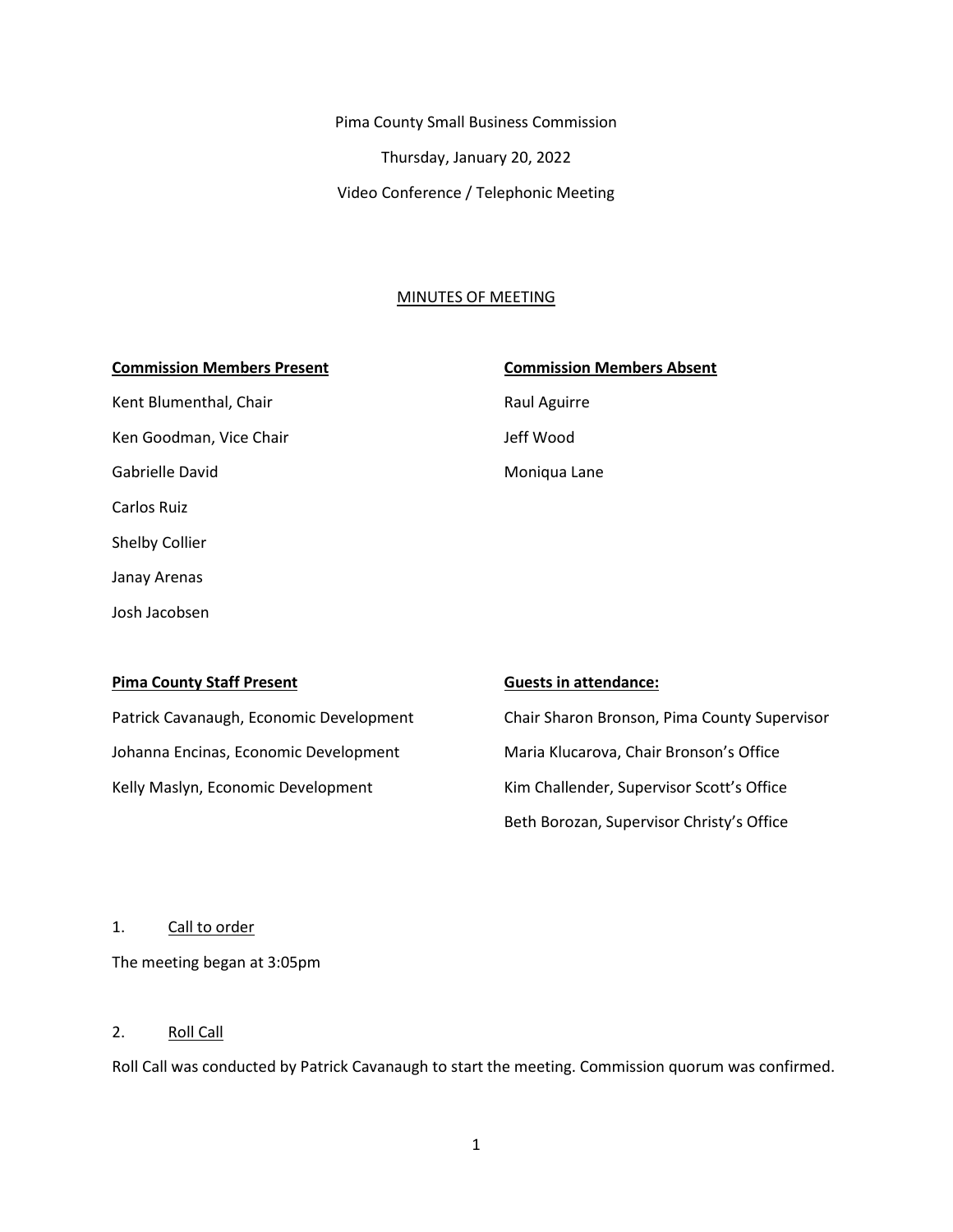#### 3. Chair's Report: (Blumenthal)

- a. Review of Small Business Commission videoconference meeting protocols.
- b. 'Well-wishes' expressed to County Administrator Chuck Huckelberry on behalf of the Small Business Commission.
- c. Welcome Pima County Board of Supervisors Chair Bronson (D3)
- d. Participation in Pima County Strategic Planning Taskforce for Digital Access, Equity and

inclusion – Workgroup on broadband infrastructure and policy recommendations (12/17/2021 videoconference meeting)

- e. Review January 20, 2022 SBC meeting agenda
- f. Overview of PCSBC 2020-2022 activities & accomplishments (Exhibit)

Chair Blumenthal provided an overview of the meeting protocols and procedures and provided an agenda overview. He also wished Pima County Administrator Chuck Huckelberry a speedy recovery and informed the Commission of the letter wishing him well that was sent to County Administration from the Small Business Commission. He also summarized the Commissions involvement in the County's Strategic Taskforce for Digital Access, Equity and Inclusion.

Chair Blumenthal and all Commissioners welcomed Chair Sharon Bronson to the meeting. Chair Bronson greeted the Commissioners.

Chair Blumenthal provided an overview to the Commission regarding the PCSBC 2020-2022 activities and accomplishments and expressed his appreciation to the Commission for electing him Chair.

4. Call to the Public (Blumenthal)

Chair Blumenthal welcomed anyone who would like to announce being present.

Chair Bronson announced her attendance and greeted the Commission, as did staff from the Supervisory offices.

## 5. Introduction of Special Guest Chair Sharon Bronson

Chair Bronson informed the Commission she was open to any questions or suggestions on how the Board of Supervisors can help the Small Business Commission and small businesses in Pima County.

Chair Blumenthal asked each commissioner to address their questions or concerns to Chair Bronson:

Commissioner Jacobsen expressed concern with supply and workforce shortages; asked about Pima County's COVID-19 testing strategy and voiced his concern with Pima County's economic recovery in relation to other areas of the state.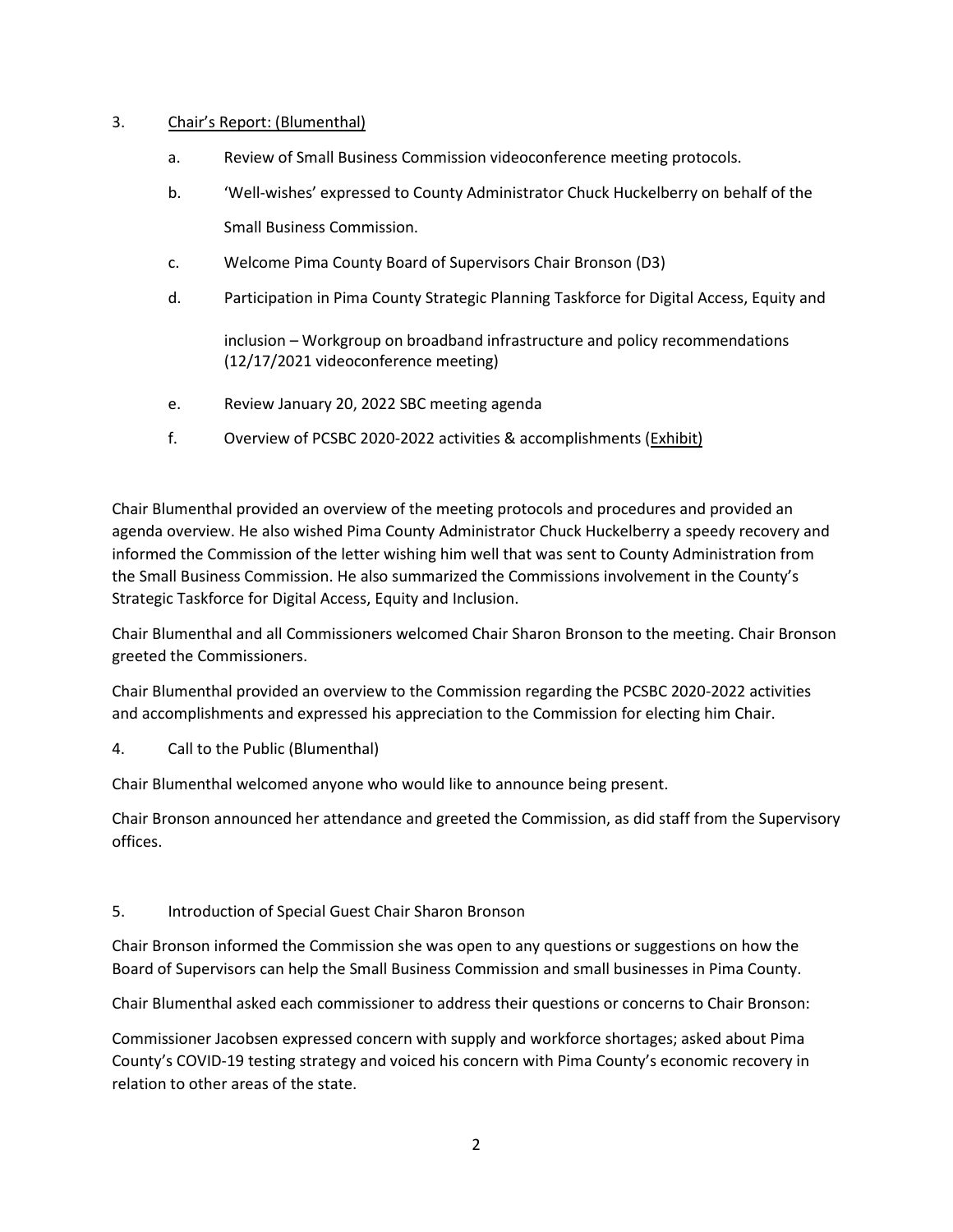Commissioner Arenas expressed concern with the successful minimum wage ballot measure in the City of Tucson and the detrimental impact on small businesses.

Vice Chair Goodman asked how Pima County operations were proceeding while County Administrator Huckelberry was on leave.

Commissioner Collier expressed concern and asked specific question regarding the Pima County Health Department's restaurant inspections and fee structures approved by the Board of Supervisors.

Commissioner Ruiz commented on staffing and wage issues in his industry.

Chair Blumenthal detailed how COVID-19 had affected the small business sector, noted the Commission's efforts during the pandemic and the lack of a response from the Board of Supervisors to letters related to small business issues he had sent on behalf of the Commission.

Commissioner David explained the success of the COVID-19 testing operations in Ajo.

Chair Bronson addressed each concern and questions and suggested some ideas on how the Small Business Commission can address the Board of Supervisors for some help. Chair Bronson encouraged the Commissioners to memorialize their concerns in individual emails to her office. Mr. Cavanaugh requested he be copied on the Commissioners' emails to Chair Bronson.

## 6. Approval of meeting minutes (Blumenthal)

a. November 18, 2021

Commissioner Jacobsen moved, seconded by Commissioner Goodman, to approve the November 18, 2021 meeting minutes. Approved 7-0

Chair Blumenthal asked for a motion to amend the November 18, 2021 minutes to add on 8-A the language: "Effective Immediately".

Commissioner Ruiz moved, seconded by commissioner David, moved to amend the November 18, 2021 meeting minutes. Approved 7-0 as amended.

- 7. Coordinator's Report & Updates (Coordinator Patrick Cavanaugh)
	- a. Status of PCSBC in-person meetings (standing agenda item)

Mr. Cavanaugh stated the Board of Supervisors' return to in-person meetings would be considered by the Board in February or possibly March.

b. Commission vacancies

Mr. Cavanaugh informed the Commissioners during roll call that Commissioner Vera Minot had resigned.

c. COVID-19 Update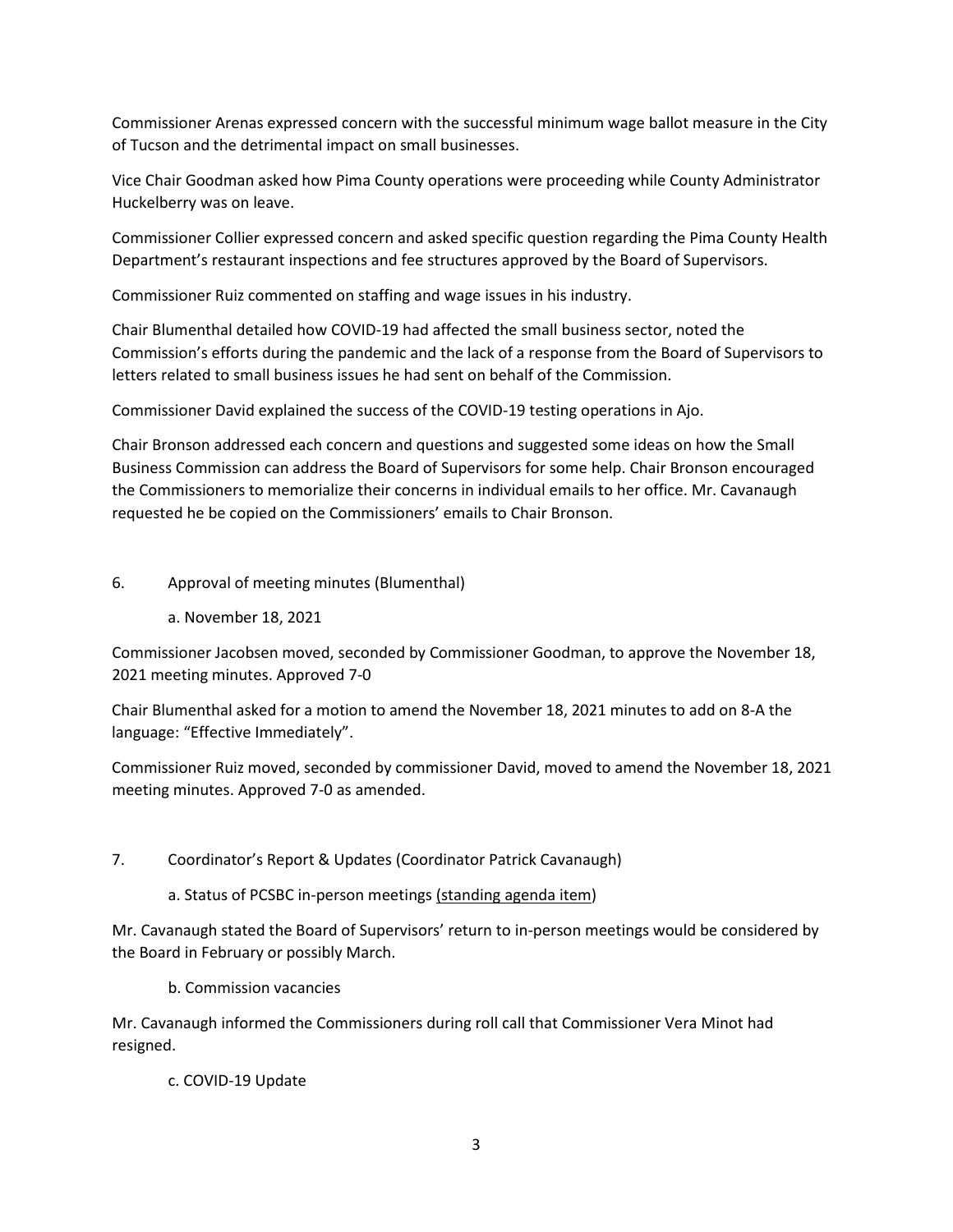Mr. Cavanaugh reported he had sent to the Commission the most recent COVID 19 update from the Pima County Administrator. Mr. Cavanaugh noted the guidance and precautions Pima County is advising for the Tucson Gem and Mineral Show.

d. Pima County Economic Development New Director

Mr. Cavanaugh announce the new members of the Economic Development Department. Mr. Heath Vescovi-Chiordi will serve as director and Ms. Kelle Maslyn will lead strategic affairs. Mr. Cavanaugh stated he will remain as deputy director.

e. Questions from the Commission

There were no questions.

## 8. Unfinished Business

a. Action: Date of presentation of 2021 & 2020 Small Business Awards at Pima County Board of Supervisors Meeting (Blumenthal).

Chair Blumenthal advised the Commission they would have to continue to revisit this item until inperson meetings resume by the Board of Supervisors.

b. Action: Follow-up on PCSBC recommendation to establish Pima County Small business subscription service (Blumenthal)

(2 / Exhibits: B- Enhancing Communications with Small Business & 11/22/21 Letter to Chair Bronson & Board of Supervisors)

Chair Blumenthal informed the Commission there had been no response by the Board of Supervisors or County Administration to the letter he sent and he recommended the Commission continue to seek to have this addressed by the Board of Supervisors. Mr. Cavanaugh stated the County had declined to implement a channel due to several difficulties involved that had been previously explained to the Commission.

c. Action: Follow-up on PCSBC recommendation to oppose City of Tucson water rates increase for customers in unincorporated Pima County (Blumenthal)

(1/Exhibit: 11/22/21 Letter to Chair Bronson & Board of Supervisors.)

Chair Blumenthal discussed the letter of support sent to the Board of Supervisors on this matter, noted the Board had taken action against the City.

d. Action: Invitation to Pima County Supervisors to meet individually with the Small Business Commission at upcoming regularly scheduled Commission meetings (Blumenthal)

Chair Blumenthal shared with the Commission they should continue to invite Board of Supervisors' members to future meetings.

Mr. Cavanaugh advised the commission Supervisor Scott would attend the next meeting in February.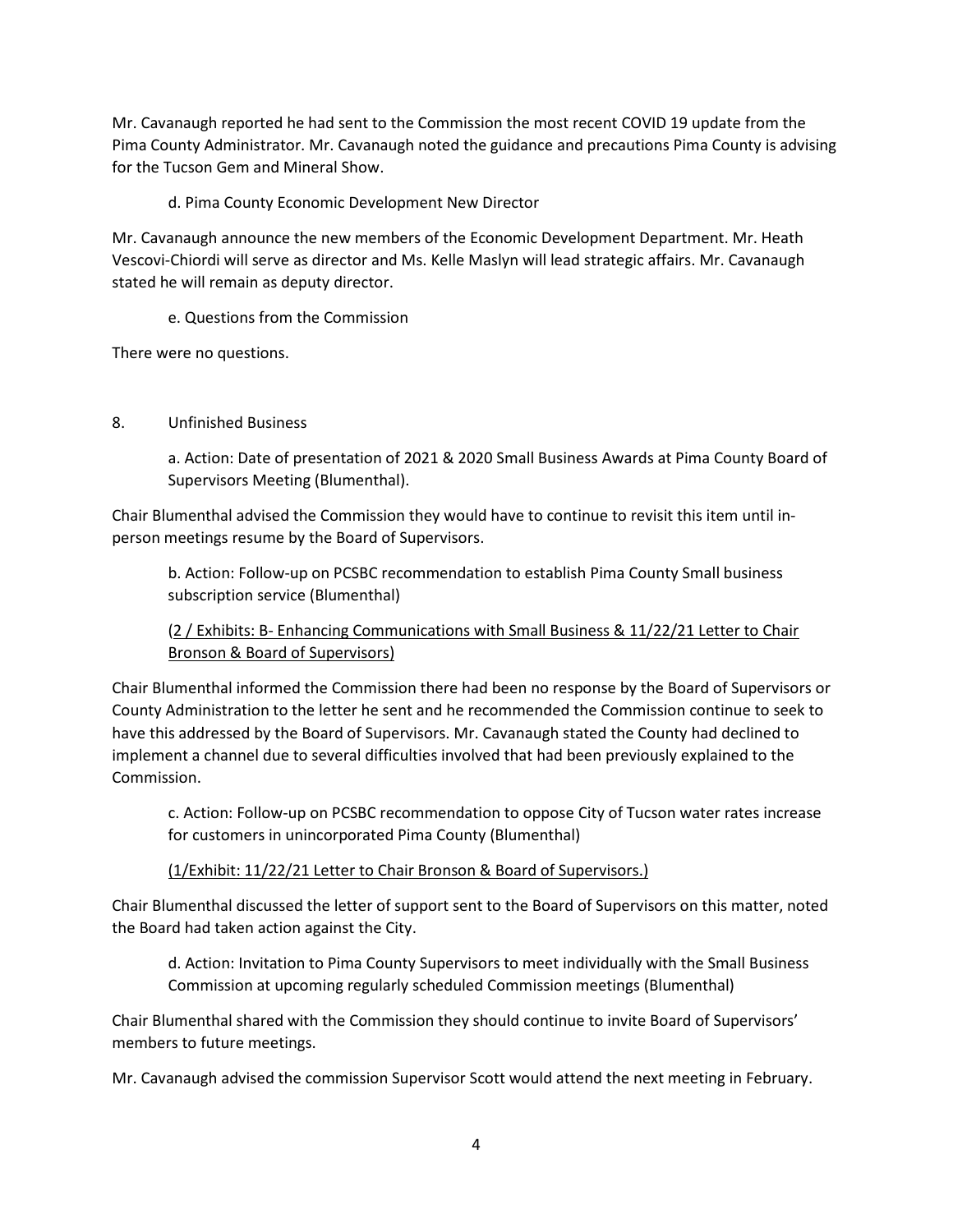## 9. New Business

- a. Election of 2022-2023 PCSBC Officers
	- a. Chair (Nominee: Commissioner Carlos Ruiz)

Motion: Commissioner Goodman moved, seconded by commissioner Jacobsen, to elect Commissioner Ruiz to the Chair. Motion approved 7-0.

b. Vice Chair (Nominee: Commissioner Janay Arena)

Motion: Commissioner Goodman moved, seconded by Commissioner Jacobsen, to elect Commissioner Arenas to the Vice Chair. Approved 7-0

- 10. JTED Update (Goodman)
	- a. Support for JTED funding in 2022 AZ Legislature (Goodman)

Commissioner Goodman informed the Commissioner currently they were under political season for legislators and had no updates.

After several discussions it was decided they will reach out to JTED Superintendent/CEO Kathy Prather to get more information and possibly invite her to a future meeting or have a meeting with a few of Commissioner and coordinator Mr. Cavanaugh and updating the rest of the Commission on the discussion.

## 11. Commissioner Updates

Commissioner Ruiz informed the Commissioners of an upcoming event by Tucson Business Owners called "Make it Matter Monday" and he will send the information to Mr. Cavanaugh for distribution to the Commissioners.

## 12. Agenda items for next SBC meeting: Thursday, January 20, 2022 @ 3pm, MST

A. Potential guest (s):

b. Pima County Supervisors

c. Susan Oliver, new director of the Small Business Development Center at Pima Community College.

d. Chris Nanos, Sheriff, Pima County Sheriff's Department

e. Executive Director, 'Job Path'

Chair Blumenthal suggested to not inviting anymore guests until all Board of Supervisors have been invited and met with the Commission and they hear back from Kathy Prather from JTED.